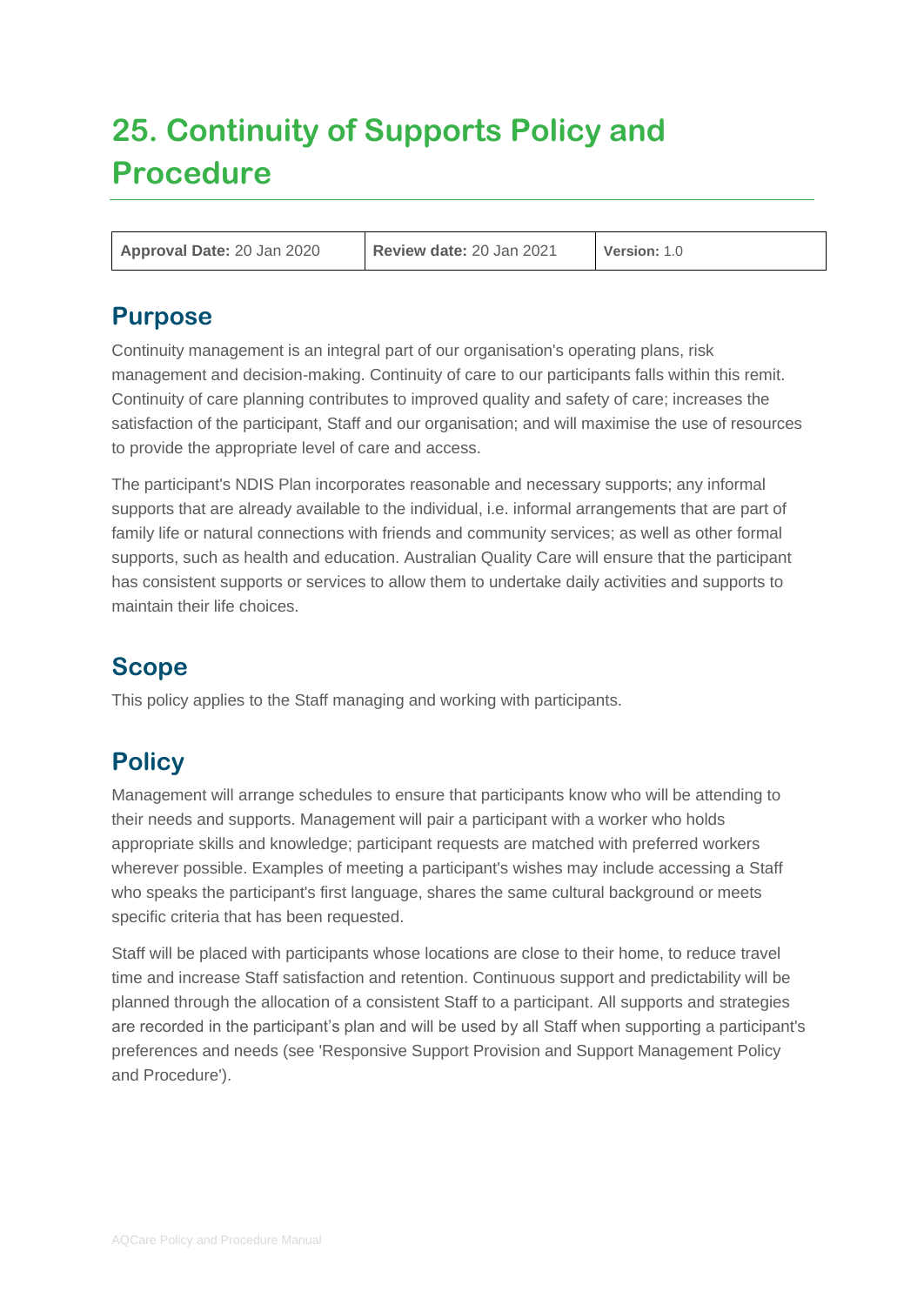# **Procedure**

To ensure participants have timely and appropriate support, without interruption Australian Quality Care's Staff will:

- Access, read and comply with the participant's plan
- Review strategies listed in the support plan before provision of support
- Provide quality services as per participant's plan
- Document all the participant's preferences and needs to allow for a consistent care approach
- List all appointments and tasks related to the participant's needs
- Allow allocation according to a participant's requirements
- Inform management of any absences, in advance, to allow time to allocate a replacement who meets the participant's criteria and, preferably, is known to the participant
- Contact participants if there are any changes, or potential changes, in their care
- Undertake emergency procedures, as required.

No appointments are ever double booked. When travelling to participants homes, it's essential that our Staff factor enough travel time to ensure correct arrival time.

#### **Disruptions and changes**

Australian Quality Care notifies participants when an unavoidable interruption occurs. Staff will make every attempt to inform the participants, via telephone and email, before any unavoidable disruptions to services or participant appointments. When it's not been possible to contact the participant, they will be briefed on arrival at the next meeting or scheduled service.

Management will contact a participant to:

- Seek the participant's agreement and to ensure that they're entirely aware of any changes
- Explain, in detail, alternative arrangements.

In the case of an emergency, when a worker cannot attend work due to circumstances out of their control, e.g. illness or family emergency, Australian Quality Care will attempt to place a worker who is known to the participant. However, if this is not possible, we will send the best match available will be sent to the participant. Australian Quality Care will contact the participant and advise them of the situation and provide details of the replacement worker.